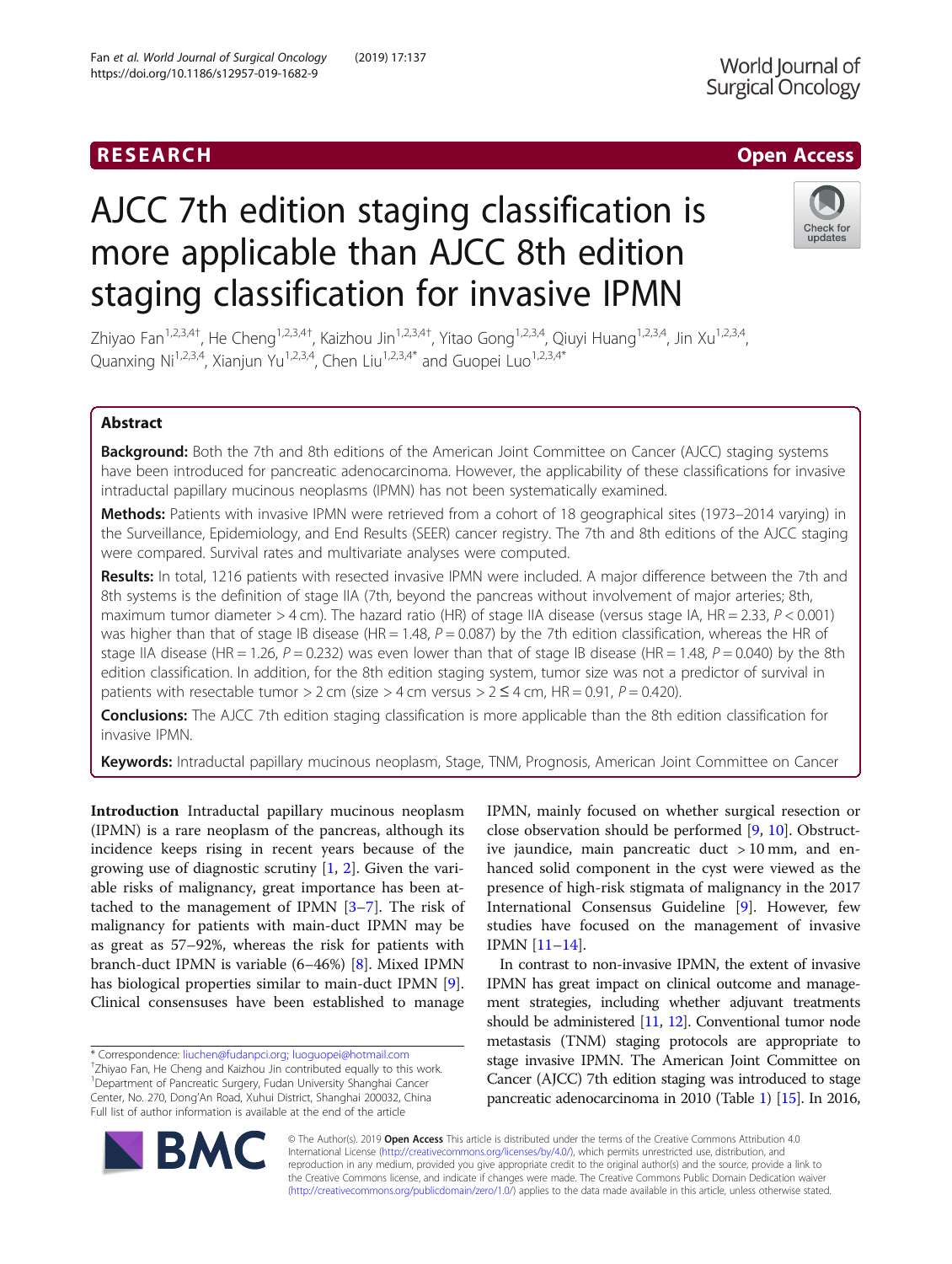<span id="page-1-0"></span>

| Table 1 The 7th and 8th editions of the American Joint Cancer Committee (AJCC) staging definitions for invasive intraductal |  |  |  |  |  |
|-----------------------------------------------------------------------------------------------------------------------------|--|--|--|--|--|
| papillary mucinous neoplasms (IPMN) with cross-tabulation of stage distributions                                            |  |  |  |  |  |

| 7th edition    |                                                                                                     |                |                | 8th edition    |                                                                                      |                |                |  |
|----------------|-----------------------------------------------------------------------------------------------------|----------------|----------------|----------------|--------------------------------------------------------------------------------------|----------------|----------------|--|
| T1             | Limited to the pancreas, $\leq$ 2 cm in greatest dimension                                          |                |                | T1             | Maximum tumor diameter ≤ 2 cm                                                        |                |                |  |
| T <sub>2</sub> | Limited to the pancreas, $> 2$ cm in greatest dimension                                             |                |                | T <sub>2</sub> | Maximum tumor diameter $> 2 \leq 4$ cm                                               |                |                |  |
| T <sub>3</sub> | Beyond the pancreas but without involvement of the celiac axis or the<br>superior mesenteric artery |                |                | T3             | Maximum tumor diameter > 4 cm                                                        |                |                |  |
| <b>T4</b>      | Involvement of celiac axis or the superior mesenteric artery<br>(unresectable tumor)                |                |                |                | Involvement of celiac axis or the superior mesenteric artery<br>(unresectable tumor) |                |                |  |
| N <sub>0</sub> | No regional lymph node metastasis                                                                   |                |                |                | No regional lymph node metastasis                                                    |                |                |  |
| N1             | Regional lymph node metastasis                                                                      |                |                |                | Metastasis in 1-3 regional lymph nodes                                               |                |                |  |
|                |                                                                                                     |                |                |                | Metastasis in $\geq$ 4 regional lymph nodes                                          |                |                |  |
| M0             | No distant metastasis                                                                               |                |                |                | No distant metastasis                                                                |                |                |  |
| M1             | Distant metastasis                                                                                  |                |                | M1             | Distant metastasis                                                                   |                |                |  |
| Stage T        |                                                                                                     | $\mathbb N$    | M              | Stage T        |                                                                                      | $\mathbb N$    | M              |  |
| IA             | T1                                                                                                  | N <sub>0</sub> | M <sub>0</sub> | IA             | T1                                                                                   | N <sub>0</sub> | M <sub>0</sub> |  |
| IB             | T <sub>2</sub>                                                                                      | N <sub>0</sub> | M <sub>0</sub> | IB.            | T <sub>2</sub>                                                                       | N <sub>0</sub> | M <sub>0</sub> |  |
| IIA            | T <sub>3</sub>                                                                                      | N <sub>0</sub> | M <sub>0</sub> | <b>IIA</b>     | T <sub>3</sub>                                                                       | N <sub>0</sub> | M <sub>0</sub> |  |
| IIB            | $T1-3$                                                                                              | N1             | M <sub>0</sub> | $\mathsf{IIB}$ | $T1-3$                                                                               | N1             | M <sub>0</sub> |  |
| Ш              | <b>T4</b>                                                                                           | Any N          | M <sub>0</sub> | $\mathbb{H}$   | Any T                                                                                | N <sub>2</sub> | M <sub>0</sub> |  |
|                |                                                                                                     |                |                |                | T <sub>4</sub>                                                                       | Any N          | M <sub>0</sub> |  |
| $\mathsf{N}$   | Any T                                                                                               | Any N          | M1             | $\mathsf{N}$   | Any T                                                                                | Any N          | M1             |  |
| Edition        |                                                                                                     | 8th            |                |                |                                                                                      |                |                |  |
|                |                                                                                                     | IA             | <b>IB</b>      | <b>IIA</b>     | IIB                                                                                  | $\mathbf{III}$ | $\mathsf{IV}$  |  |
| 7th            | IA                                                                                                  | 124            | $\circ$        | $\Omega$       | $\mathbf{0}$                                                                         | $\Omega$       | $\Omega$       |  |
|                | IB                                                                                                  | 0              | 64             | 69             | $\mathbf 0$                                                                          | $\circ$        | 0              |  |
|                | <b>IIA</b>                                                                                          | 31             | 80             | 79             | $\circ$                                                                              | $\circ$        | 0              |  |
|                | IIB                                                                                                 | $\Omega$       | $\Omega$       | $\Omega$       | 207                                                                                  | 107            | $\circ$        |  |
|                | $\mathsf{III}$                                                                                      | $\Omega$       | $\mathbf{0}$   | $\Omega$       | $\mathbf{0}$                                                                         | 45             | $\circ$        |  |
|                | $\mathsf{IV}$                                                                                       | $\Omega$       | $\Omega$       | $\Omega$       | $\mathbf{0}$                                                                         | 0              | 410            |  |

considering the inapplicability of tumor staging beyond the pancreas in T-stage and the absence of a number of positive lymph nodes in N-stage in the AJCC 7th edition stage classification, the AJCC 8th edition staging classification for pancreatic adenocarcinoma was proposed [\[16\]](#page-6-0). Two major modifications were made from the 7th to the 8th edition: (1) primary tumor extension beyond the pancreas was changed to tumor size  $> 4$  cm in T-stage; and (2) N1 (1–3) positive nodes) and N2 ( $\geq$  4 positive nodes) were introduced as positive nodal status in N-stage, and TxN2M0 was included in stage III [\[15,](#page-6-0) [16\]](#page-6-0). Some studies have used the AJCC 7th to evaluate invasive IPMN [\[11,](#page-6-0) [12,](#page-6-0) [14](#page-6-0)]. However, the biological behaviors of invasive IPMN are different from that of pancreatic adenocarcinoma [\[12](#page-6-0), [14](#page-6-0)]. Therefore, the clinical applicability of AJCC staging systems for invasive IPMN needs to be systematically validated.

The study was performed to validate the AJCC 7th and 8th staging systems for invasive IPMN by using a large cohort from the Surveillance, Epidemiology, and

End Results (SEER) database. The prognostic value of Tstage (primary tumor size and local invasion) and Nstage (nodal status) was also examined.

#### Patients and methods

### Patients and data collection

The SEER database was used to perform the retrospective study. Figure [1](#page-2-0) shows the patient-selection flow diagram of the current study. The November 2016 submission was used, including a cohort of 18 geographical sites (1973–2014 varying). The database was retrieved by choosing pancreas as the site recode. The following codes from the International Classification of Disease for Oncology (ICD-O), 3rd edition—8260 (papillary adenocarcinoma), 8050 (papillary carcinoma), 8453 (intraductal papillary-mucinous carcinoma), 8480 (mucinous adenocarcinoma), 8481 (mucin-producing adenocarcinoma), and 8503 (intraductal papillary adenocarcinoma) were used to identify potential subjects with invasive IPMN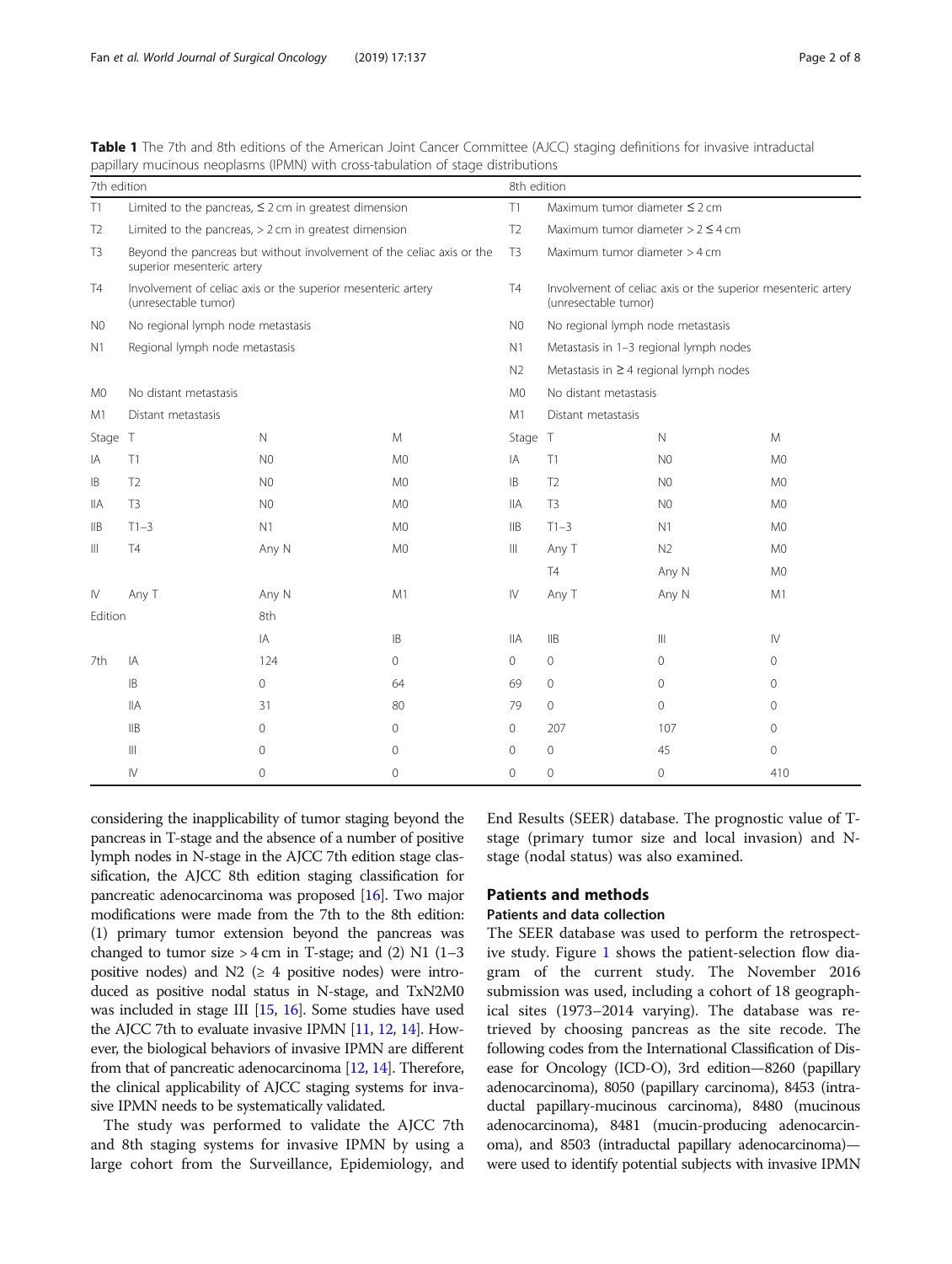<span id="page-2-0"></span>

[[14](#page-6-0)]. Demographics, including age, gender, race, date of diagnosis, and surgical resection, and tumor variables, including tumor size, location of the primary tumor, and grade, were queried. Tumor size was evaluated by CS tumor size 2004, and node status was evaluated by CS lymph nodes 2004 and "Regional nodes positive (1988+)." All subjects had cytological or pathological confirmation of invasive IPMN. Only cases collected from 2000 to 2016 were included. Patients were excluded if they were younger than 18 years or older than 100 years. Subjects were excluded if they had no pathological or cytological confirmation and/or no follow-up information. Subjects were also excluded if they had insufficient information on the anatomical relationship of tumors to the surrounding vessels (as used in the 7th edition). Subjects who had incomplete information to allow restaging per the AJCC 7th and 8th stages were excluded from the study. For the consideration of accurate staging, patients were excluded if they were unresected or had unknown information of surgical resection. Tumors were graded according to the differentiation of adenocarcinoma (high grade, undifferentiated and poorly differentiated; intermediate grade, moderate differentiated; low grade, well-differentiated). The study was approved by the local institutional review board.

#### Statistical analysis

Statistical analysis was performed by STATA 12.0 software (STATA, College Station, TX). Survival time was examined from date of initial diagnostic confirmation until the date of last follow-up or date of death. Kaplan-Meier curves and log-rank analysis were used to analyze the overall survival. Multivariate analysis, controlling by age, sex, race, tumor location, grade, and AJCC stages, was performed using Cox regression modeling. Hazard ratios (HRs) and 95% confidence intervals (CIs) were evaluated. The Aikaike information criterion (AIC) for models containing different staging systems was calculated. A two-sided  $p < 0.05$  was viewed as statistically significant. Lymph node ratio (LNR) was calculated by the number of positive lymph nodes divided by the number of examined lymph nodes. The cutoff value of LNR was determined by the receiver operating characteristic (ROC) curve and the area under the ROC curve (AUC).

# Results

#### Basic characteristics

In total, 1216 patients with pathologically confirmed invasive IPMN were included (Table [2\)](#page-3-0). The median age of the entire cohort was 67 years (range 18–94), with 41.4% of patients aged  $\geq$  70 years. The male-to-female ratio was 1.0 (619 men, 597 women). More than 80% of patients were white, 7.8% were black, and the remaining 8.8% were other races. More than half (53.1%) of the patients had tumors located at the head of the pancreas, and 46.9% were at other locations of the pancreas. The median size of primary tumors was 3.5 cm, and 63.1% of patients had tumors larger than 3 cm. Most (74.9%) of the tumors were low or intermediate grade; the rest (25.1%) were high grade. About one third (33.7%) of the patients presented with distant metastatic disease at initial diagnosis.

#### Overall survival analysis

The median survival time for the entire cohort was 19.0 months (1-year survival rate, 60.4%; 2-year, 43.4%; 5-year, 26.9%). For patients with localized/regional disease, the median survival time was 34.0 months (1-year survival rate, 79.0%; 2-year, 60.0%; 5-year, 38.1%). For patients with metastatic disease, the median survival time was only 5.0 months (1-year survival rate, 21.9%; 2-year, 9.9%; 5-year, 4.3%). In multivariate analysis, age  $\geq 70$  years (HR = 1.32, 95% CI 1.14–1.52, P < 0.001) and high grade (HR = 1.24, 95% CI 1.03–1.49,  $P = 0.027$ ) were associated with poor outcome assessed by the AJCC 7th stage classification (Table [3](#page-4-0)). However, only age  $\geq 70$  years (HR = 1.35, 95% CI) 1.16–1.55,  $P < 0.001$ ) was associated with poor outcome according to the AJCC 8th stage classification. In this study, 27.7% of patients had a LNR value higher than the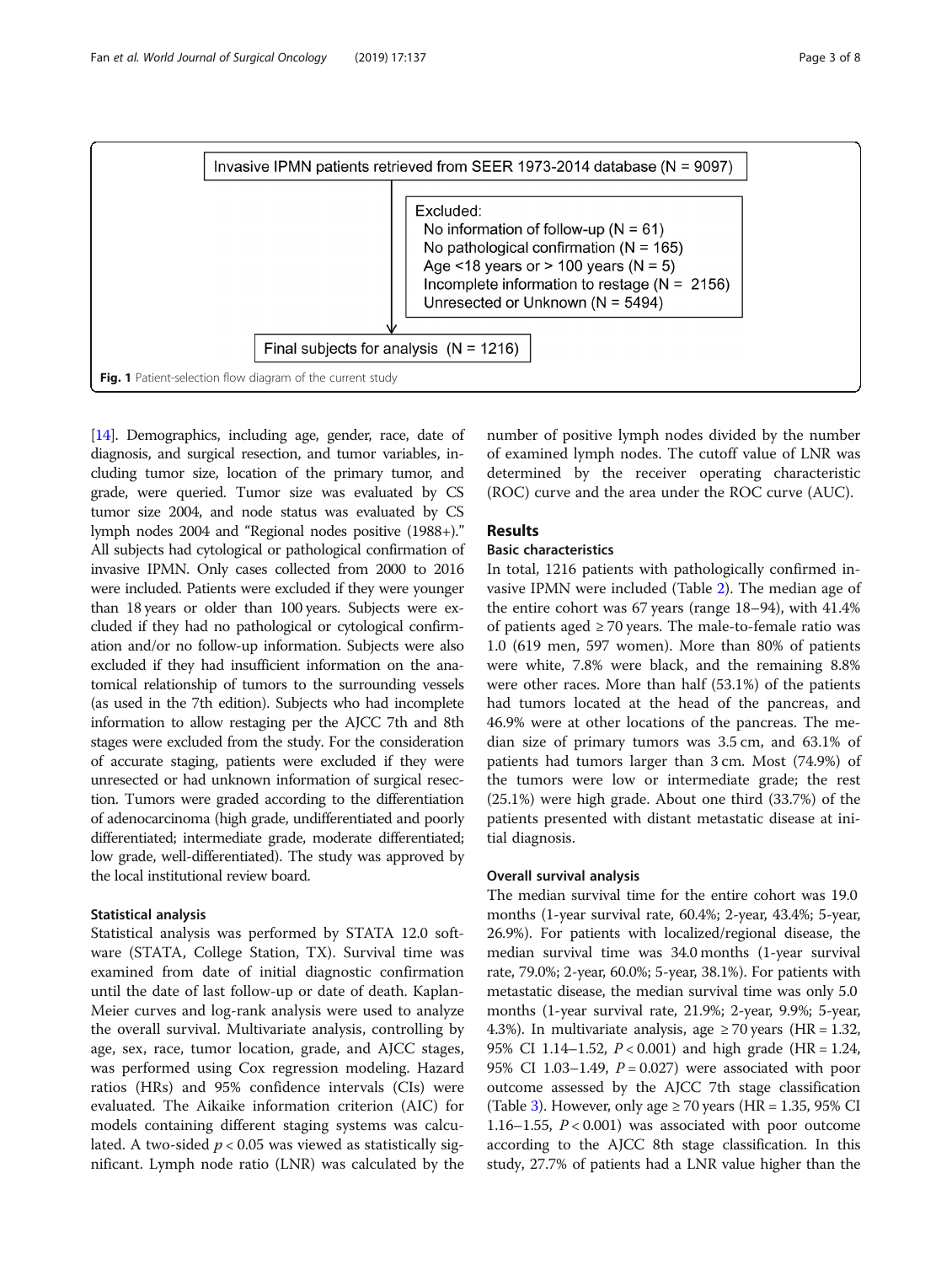<span id="page-3-0"></span>Table 2 Baseline clinicopathologic characteristics

| Parameter              | SEER series ( $N = 1216$ ) |      |  |  |  |  |
|------------------------|----------------------------|------|--|--|--|--|
|                        | No.                        | %    |  |  |  |  |
| Age, years             |                            |      |  |  |  |  |
| < 70                   | 712                        | 58.6 |  |  |  |  |
| $\geq 70$              | 504                        | 41.4 |  |  |  |  |
| Sex                    |                            |      |  |  |  |  |
| Male                   | 619                        | 50.9 |  |  |  |  |
| Female                 | 597                        | 49.1 |  |  |  |  |
| Race                   |                            |      |  |  |  |  |
| White                  | 1014                       | 83.4 |  |  |  |  |
| Black                  | 95                         | 7.8  |  |  |  |  |
| Others                 | 107                        | 8.8  |  |  |  |  |
| Location               |                            |      |  |  |  |  |
| Head                   | 646                        | 53.1 |  |  |  |  |
| Others                 | 570                        | 46.9 |  |  |  |  |
| Size (cm) <sup>a</sup> |                            |      |  |  |  |  |
| $<$ 3 cm               | 313                        | 36.9 |  |  |  |  |
| $\geq$ 3 cm            | 535                        | 63.1 |  |  |  |  |
| Grade <sup>b</sup>     |                            |      |  |  |  |  |
| Low, intermediate      | 635                        | 74.9 |  |  |  |  |
| High                   | 213                        | 25.1 |  |  |  |  |
| AJCC 7th edition       |                            |      |  |  |  |  |
| IA                     | 124                        | 10.2 |  |  |  |  |
| IB                     | 133                        | 10.9 |  |  |  |  |
| IIА                    | 190                        | 15.6 |  |  |  |  |
| <b>IIB</b>             | 314                        | 25.8 |  |  |  |  |
| Ш                      | 45                         | 3.7  |  |  |  |  |
| $\overline{V}$         | 410                        | 33.7 |  |  |  |  |
| AJCC 8th edition       |                            |      |  |  |  |  |
| IA                     | 155                        | 12.7 |  |  |  |  |
| IB                     | 144                        | 11.8 |  |  |  |  |
| ΙIΑ                    | 148                        | 12.2 |  |  |  |  |
| <b>IIB</b>             | 207                        | 17.0 |  |  |  |  |
| $\parallel$            | 152                        | 12.5 |  |  |  |  |
| $\overline{V}$         | 410                        | 33.7 |  |  |  |  |

SEER Surveillance, Epidemiology, and End Results program, AJCC American Joint Committee on Cancer

<sup>a</sup>848 patients in the SEER database had data of size

**b**848 patients in the SEER database had grade information

cutoff value of 0.15. LNR was an independent prognostic predictor in both the AJCC 7th  $(HR = 1.78, 95\% \text{ CI } 1.43-$ 2.23,  $P < 0.001$ ) and 8th edition staging systems (HR = 1.62, 95% CI 1.28–2.04, P < 0.001).

#### Validation of AJCC 7th and 8th stages

Cross-tabulation of stage distributions are presented in Table [1.](#page-1-0) Patients classified as stage IB (133 cases) according to the 7th edition were distributed into stages IB (64 cases) and IIA (69 cases) in the 8th edition. Patients classified as stage IIA (190 cases) according to the 7th edition were distributed into stages IA (31 cases), IB (80 cases), and IIA (79 cases) in the 8th edition. Patients classified as stage IIB (314 cases) according to the 7th edition were distributed into stages IIB (207 cases) and III (107 cases) in the 8th edition.

For stage classification by the AJCC 7th edition, the HR of stage IIA disease was higher than that of stage IB disease (with stage IA as reference: IB, HR = 1.48, 95% CI 0.94–2.31; IIA, HR = 2.33, 95% CI 1.54–3.51, Table [3](#page-4-0)) in multivariate analyses. However, for stage classification by the AJCC 8th edition, the HR of stage IIA disease was even lower than that of stage IB disease (with stage IA as reference: IB, HR = 1.48, 95% CI 1.02–2.15; IIA, HR = 1.26, 95% CI 0.86–1.85). Similar results were also obtained by Kaplan-Meier curves (Fig. [2a, b\)](#page-5-0). The AIC values were 1647.98 for the model containing the AJCC 7th edition and 1647.51 for the model containing the AJCC 8th edition. For 190 patients with AJCC 7th stage IIA IPMN, 111cases were downstage into AJCC 8th stage IA (31 cases) and IB (80 cases) and 79 cases remained in stage IIA. Patients with downstaged tumor had better overall prognosis than patients with unchanged disease by the logrank test  $(P = 0.029)$  and the Kaplan-Meier analysis (Fig. [3\)](#page-5-0).

Tumor size and outcome of patients with resectable IPMN Because the major difference between AJCC 7th and AJCC 8th edition stage classifications were N-stage (N0, N1 versus N0, N1, N2) and T-stage (T1–3), the impact of N and T stages on prognoses for patients was further analyzed. Cases with tumor size  $\leq 2$  cm, T4 (involvement of the celiac axis or the superior mesenteric artery) or M1 (distant metastasis), were excluded from the analysis. For patients with tumor size > 2 cm and resectable tumors, tumor size was not an independent prognostic predictor for all subjects (size > 4 cm versus size >  $2 \leq 4$  cm, HR = 0.91, 95% CI 0.73–1.14,  $P = 0.420$ ), nodal-negative subjects (HR = 0.89, 95% CI 0.62-1.29,  $P = 0.553$ ), and nodal-positive subjects  $(HR = 1.02, 95\% \text{ CI} 0.77-1.35, P = 0.913).$ These findings suggest that the staging classifications in the AJCC 7th edition were more applicable for invasive IPMN than the AJCC 8th edition's.

#### **Discussion**

In the study, the clinical applicability and prognostic stratification of AJCC 7th and 8th edition staging systems for invasive IPMN were validated using the SEER database. One of the major modifications from 7th to 8th AJCC staging systems is the definition of stage IIA disease (7th, beyond the pancreas but without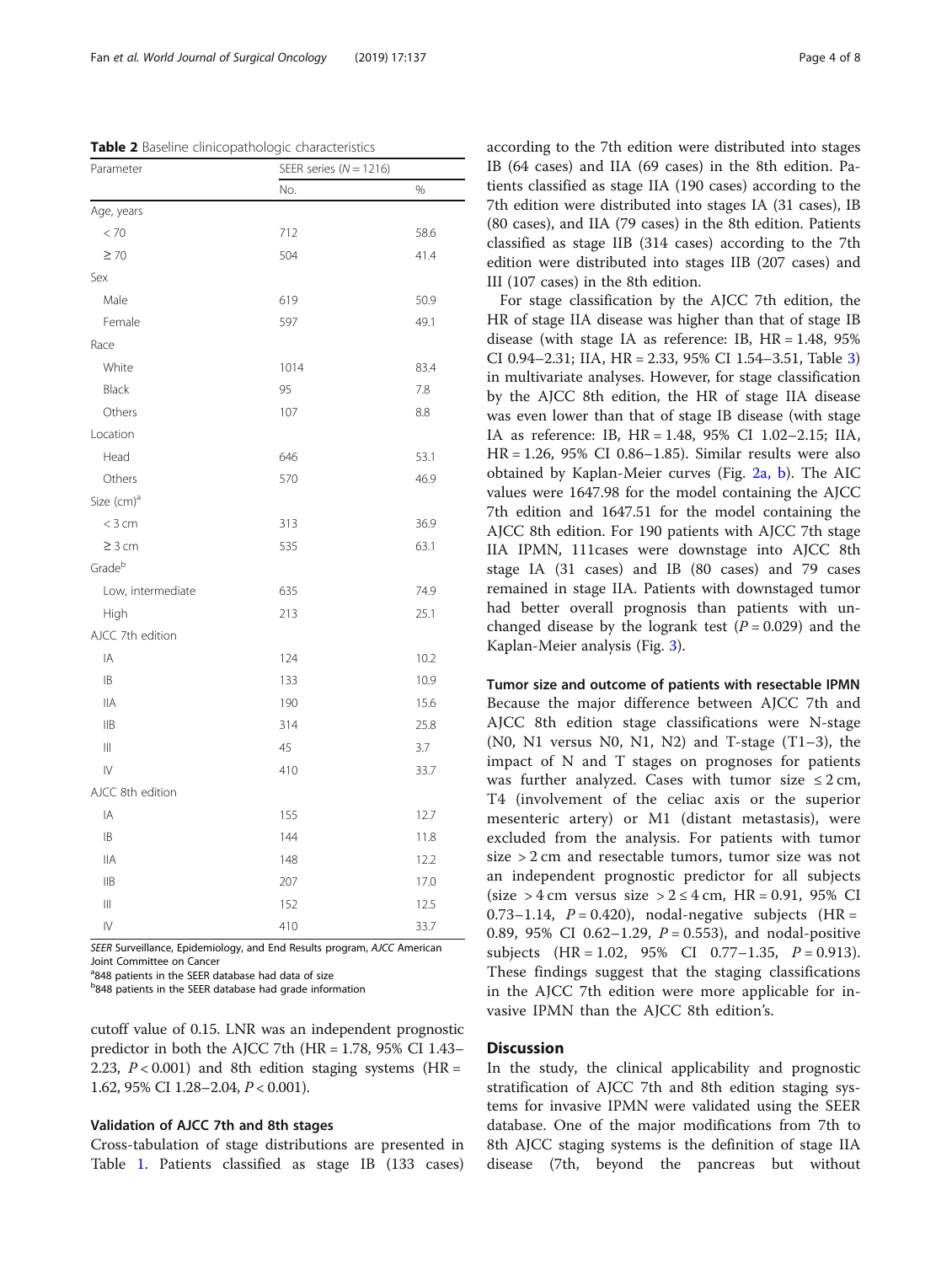| Demographic or    | 7th edition         |                | 8th edition         |                |
|-------------------|---------------------|----------------|---------------------|----------------|
| characteristic    | HR (95% CI)         | $\overline{P}$ | HR (95% CI)         | $\overline{P}$ |
| Age, years        |                     |                |                     |                |
| < 70              | $\mathbf{1}$        |                | $\mathbf{1}$        |                |
| $\geq 70$         | 1.32 (1.14-1.52)    | < 0.001        | $1.35(1.16 - 1.55)$ | < 0.001        |
| Sex               |                     |                |                     |                |
| Male              | $\mathbf{1}$        |                | $\mathbf{1}$        |                |
| Female            | $1.04(0.90 - 1.20)$ | 0.572          | $1.04(0.90 - 1.20)$ | 0.574          |
| Race              |                     |                |                     |                |
| White             | $\mathbf{1}$        |                | $\mathbf{1}$        |                |
| Black             | $0.91(0.69 - 1.19)$ | 0.479          | $0.89(0.68 - 1.17)$ | 0.402          |
| Others            | $0.80(0.61 - 1.04)$ | 0.094          | $0.79(0.60 - 1.03)$ | 0.083          |
| Location          |                     |                |                     |                |
| Head              | $\mathbf{1}$        |                | 1                   |                |
| Others            | $1.10(0.94 - 1.27)$ | 0.247          | $1.08(0.93 - 1.26)$ | 0.290          |
| Grade             |                     |                |                     |                |
| Low, intermediate | $\mathbf{1}$        |                | $\mathbf{1}$        |                |
| High              | $1.24(1.03 - 1.49)$ | 0.027          | $1.20(1.00 - 1.45)$ | 0.056          |
| Unknown           | $1.15(0.97 - 1.36)$ | 0.111          | $1.10(0.93 - 1.31)$ | 0.253          |
| Stage             |                     |                |                     |                |
| IA                | $\mathbf{1}$        |                | $\mathbf{1}$        |                |
| B                 | 1.48 (0.94-2.31)    | 0.087          | $1.48(1.02 - 2.15)$ | 0.040          |
| <b>IIA</b>        | 2.33 (1.54-3.51)    | < 0.001        | $1.26(0.86 - 1.85)$ | 0.232          |
| IIB               | 4.31 (2.94-6.31)    | < 0.001        | 2.91 (2.09-4.05)    | < 0.001        |
| $\vert\vert\vert$ | $6.08(3.76 - 9.83)$ | < 0.001        | 4.14 (2.94-5.82)    | < 0.001        |
| $\mathsf{IV}$     | 11.81 (8.13-17.14)  | < 0.001        | 8.95 (6.58-12.18)   | < 0.001        |
| C-index           | 0.75                | < 0.001        | 0.75                | < 0.001        |

<span id="page-4-0"></span>Table 3 Multivariate analyses of prognostic factors

SEER Surveillance, Epidemiology, and End Results program, AJCC American Joint Committee on Cancer

involvement of major arteries; 8th, maximum tumor diameter > 4 cm). The HR of stage IIA disease (in comparison with stage IA,  $HR = 2.33$ ,  $P < 0.001$ ) was higher than that of stage IB disease (HR = 1.48,  $P = 0.087$ ) for the AJCC 7th stage classification, whereas the HR of stage IIA disease (HR = 1.26,  $P = 0.232$ ) was even lower than that of stage IB disease (HR = 1.48,  $P = 0.040$ ) for the AJCC 8th stage classification. In addition, for patients with tumor size > 2 cm and resectable tumors, tumor size was not an independent prognostic predictor. These findings suggest that the AJCC 7th edition staging classification was more applicable for invasive IPMN than the AJCC 8th edition staging classification.

Tumor size was a very important predictor of malignancy for IPMN  $[3, 4]$  $[3, 4]$  $[3, 4]$  $[3, 4]$ . Size > 3 cm raised the risk of malignant change approximately three times and was one of the worrisome features of imaging in the 2012 International Consensus Guideline [[3,](#page-6-0) [4](#page-6-0)]. Sub-staging of T1  $(1a, ≤ 0.5; 1b, 0.5-1; 1c, > 1 cm)$  is required to be documented in an international pathologic evaluation and

reporting consensus [[17\]](#page-6-0). For patients with resected invasive IPMN, tumor size was found to be an independent prognostic predictor in previous reports and in this study [\[11](#page-6-0), [12,](#page-6-0) [14](#page-6-0)]. For example, McMillan et al. showed that tumor size > 2 cm was an adverse prognostic factor for patients with resected invasive IPMN (size  $>2$  cm versus size ≤ 2 cm, HR = 1.32,  $P = 0.012$ ) [\[12\]](#page-6-0). However, for patients with tumor size  $> 2$  cm and resectable tumors, tumor size was not an independent prognostic predictor (size > 4 cm versus size >  $2 \le 4$  cm, HR = 0.91,  $P = 0.420$ ) in the current study.

Previous studies have shown that nodal status was an independent prognostic predictor for patients with invasive IPMN [\[11](#page-6-0), [12](#page-6-0), [14\]](#page-6-0). For example, Wasif et al. demonstrated that positive lymph nodes (HR 1.98, 95% CI 1.50–2.60,  $P < 0.001$ ) was an adverse predictor of survival for patients with resected invasive IPMN [\[14\]](#page-6-0). Moreover, both tumor grade and size were predictive of positive lymph status for invasive IPMN [[14](#page-6-0)]. The current study found that either N1 (nodal-positive) in AJCC 7th stage classification or N1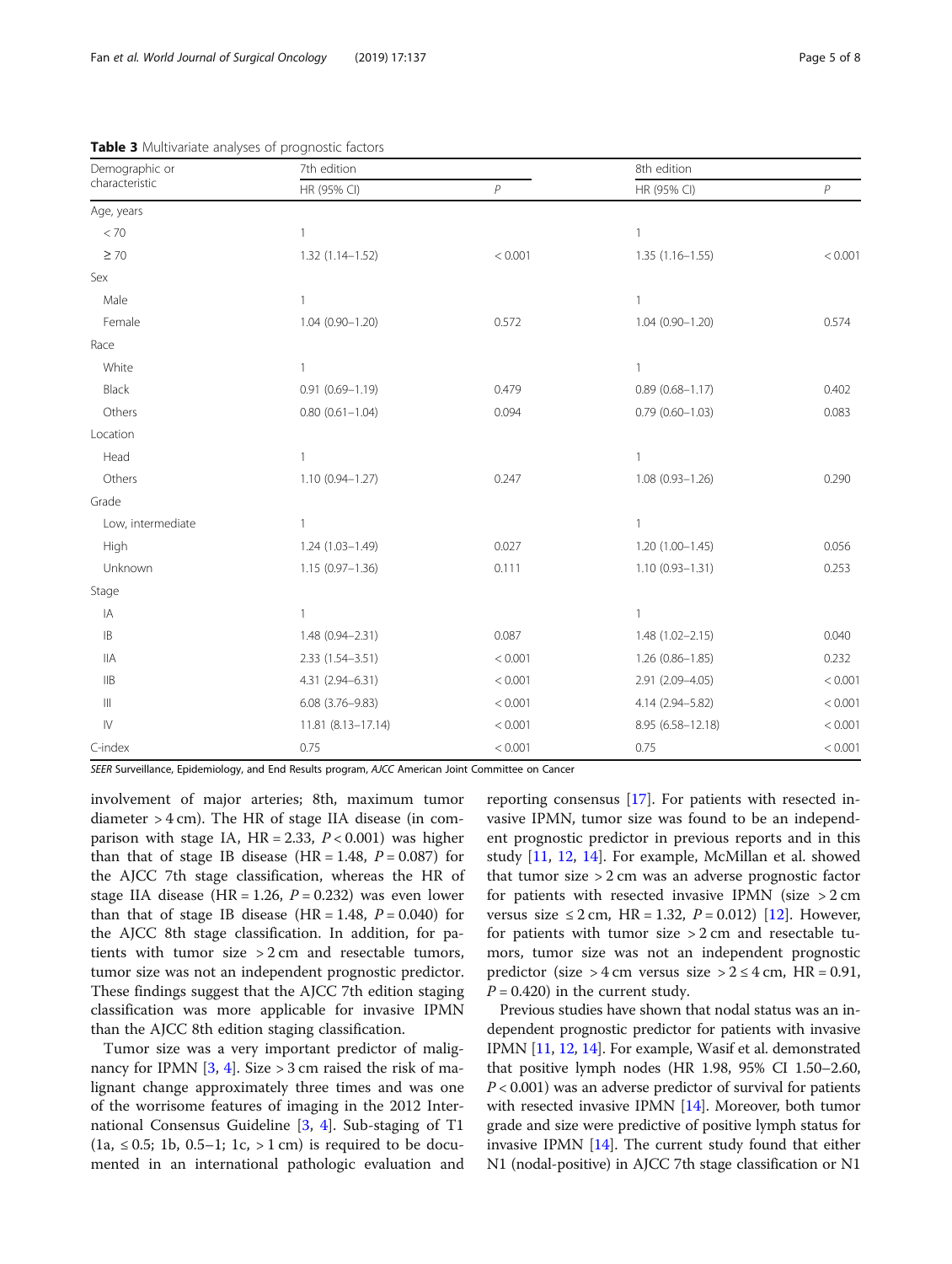<span id="page-5-0"></span>

 $(1-3 \text{ nodes})$  and N2 ( $\geq 4 \text{ nodes positive}$ ) in AJCC 8th stage classification were adverse prognostic predictors for patients with resected invasive IPMN, which accorded with previous findings [[11](#page-6-0), [12,](#page-6-0) [14](#page-6-0)].

The current study found that patients with distant metastatic IPMN (stage IV) had a dismal prognosis. For patients with localized/regional disease, the median survival time was 34.0 months (1-year survival rate, 79.0%; 2-year, 60.0%; 5-year, 38.1%). For patients with metastatic disease, the median survival time was only 5.0



months (1-year survival rate, 21.9%; 2-year, 9.9%; 5-year, 4.3%). Therefore, great importance should be attached to early detection of invasive IPMN. In addition, the value of therapeutic methods, including surgical resection and chemotherapy for patients with metastatic IPMN, should be examined.

Similar to pancreatic ductal adenocarcinoma, adjuvant treatments (chemotherapy or chemoradiotherapy) have been shown to have great impact on the prognosis of patients with invasive IPMN [[12,](#page-6-0) [13](#page-6-0), [18](#page-7-0)–[20\]](#page-7-0). Studies have demonstrated that adjuvant radiation was associated with improved survival only in the selected subset of patients with positive nodal status, positive margin, or T3/ T4 tumors [[12,](#page-6-0) [13,](#page-6-0) [18](#page-7-0)–[20\]](#page-7-0). For example, McMillan et al. [[12\]](#page-6-0) collected 1220 patients with invasive IPMN from the National Cancer Data Base (1998–2010) and found that adjuvant therapy was related to improved outcome compared with surgery alone, especially for those with positive margins, positive nodal status, or high-grade tumors. A previous analysis of the SEER database demonstrated that a lower percentage of patients resected for invasive IPMN (35%) had received adjuvant radiation than those with pancreatic ductal adenocarcinoma (42%) [[14\]](#page-6-0). However, the optimal postoperative management of resected invasive IPMN is still controversial for the retrospective nature of previous studies and a majority of studies coming from small institutional series. The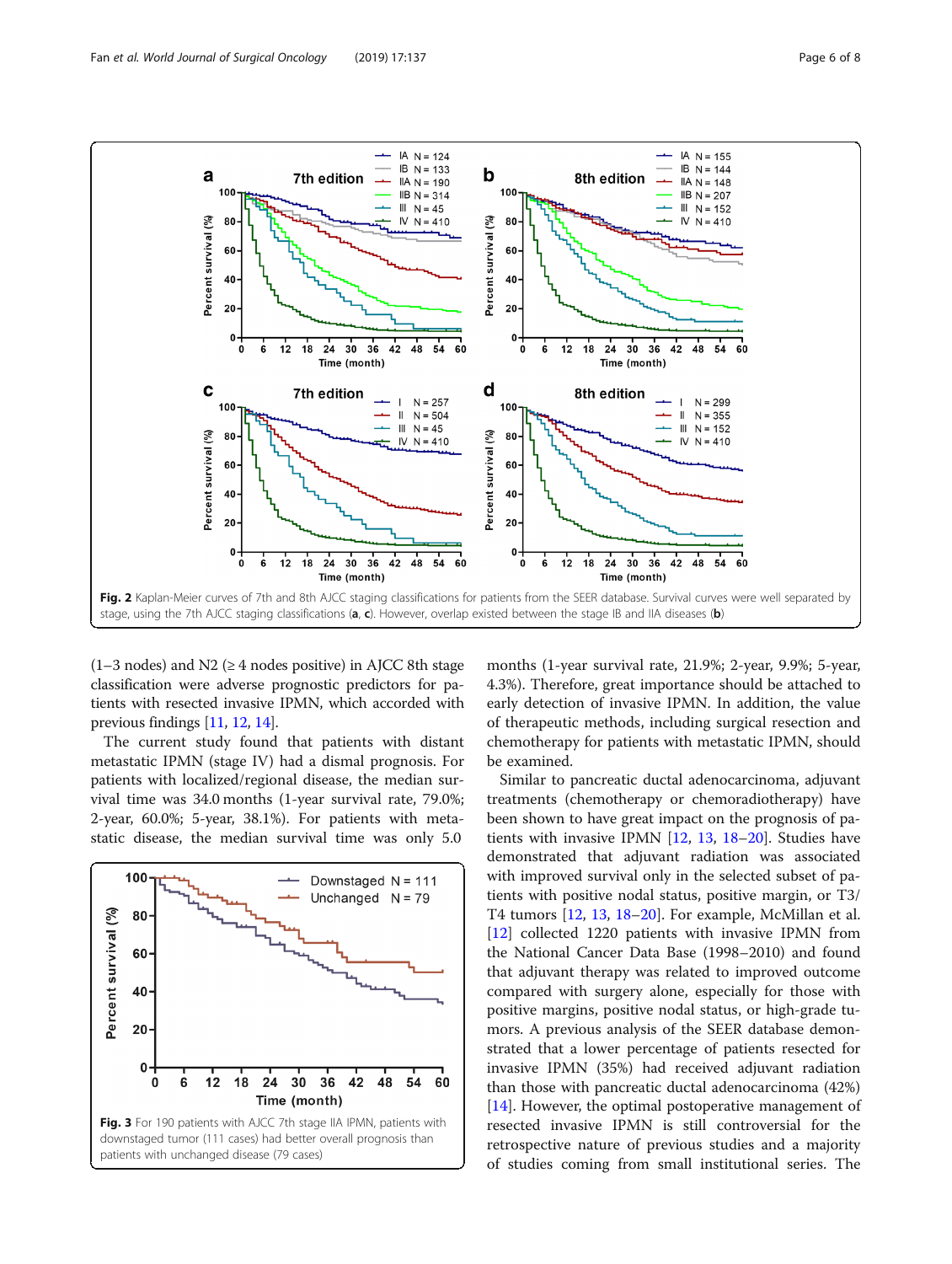<span id="page-6-0"></span>effect of adjuvant treatment in the current study could not be assessed for the lack of information about adjuvant treatments in the SEER series.

The AIC values were 1647.98 for the model containing the AJCC 7th edition and 1647.51 for the model containing the AJCC 8th edition. In addition, the C-index for both systems was 0.75. This may be explained by that stage IB in the AJCC 7th edition and stage IIA in the AJCC 8th edition had no statistical significance compared with stage IA in multivariate analyses. These results indicate that both systems should be further improved.

#### Conclusions

The AJCC 7th staging classification is more applicable than the AJCC 8th staging classification for invasive IPMN. Tumor size is not a prognostic factor for patients with tumor size > 2 cm and resectable IPMN. Patients with distant metastatic IPMN present a dismal prognosis. However, our study is greatly limited by its retrospective nature, and further prospective studies are needed to confirm our conclusion.

#### Abbreviations

AIC: Aikaike information criterion; AJCC: American Joint Committee on Cancer; IPMN: Intraductal papillary mucinous neoplasmsSEERSurveillance, Epidemiology, and End Results; AUC: Area under the ROC curve; CIs: Confidence intervals; HR: Hazard ratio; ICD-O: International Classification of Disease for Oncology; LNR: Lymph node ratio; ROC: Receiver operating characteristic curve

#### Acknowledgements

Not applicable

#### Authors' contributions

GL, CL, and YX contributed to the study design. ZF, CL, CH, and JK contributed to the acquisition of data. ZF, CL, GL, and YX contributed to the analysis and interpretation. ZF, CL, CH, and JK contributed to the manuscript drafting. ZF, GL, CL, CH, and JK gave statistical advice. All authors critically reviewed the manuscript and approved the final revision.

#### Funding

This study was supported by the National Science Foundation for Distinguished Young Scholars of China (No. 81625016), the National Natural Science Foundation of China (No. 81372649, 81172276, 81370065, 81372653), Shanghai Municipal Commission of Health and Family Planning scientific research (20144Y0170), and basic research projects of the Science and Technology Commission of Shanghai Municipality (15JC1401200).

#### Availability of data and materials

The datasets used and/or analyzed during the current study are available from the corresponding author on reasonable request.

#### Ethics approval and consent to participate

This study was approved by the institutional review board and was also conducted in accordance with the Declaration of Helsinki and all patients signed the informed consent.

#### Consent for publication

Not applicable.

#### Competing interests

The authors declare that they have no competing interests.

#### Author details

<sup>1</sup>Department of Pancreatic Surgery, Fudan University Shanghai Cancer Center, No. 270, Dong'An Road, Xuhui District, Shanghai 200032, China. <sup>2</sup> Department of Oncology, Shanghai Medical College, Fudan University, No. 270, Dong'An Road, Xuhui District, Shanghai 200032, China. <sup>3</sup>Shanghai Pancreatic Cancer Institute, Shanghai 200032, China. <sup>4</sup>Pancreatic Cancer Institute, Fudan University, Shanghai 200032, China.

#### Received: 31 March 2019 Accepted: 29 July 2019 Published online: 06 August 2019

#### References

- 1. Klibansky DA, Reid-Lombardo KM, Gordon SR, Gardner TB. The clinical relevance of the increasing incidence of intraductal papillary mucinous neoplasm. Clin Gastroenterol Hepatol. 2012;10:555–8.
- 2. Inomata K, Kitago M, Obara H, Fujii-Nishimura Y, Shinoda M, Yagi H, Abe Y, Hibi T, Matsubara K, Oshima G, et al. Concurrent presentation of an intraductal tubulopapillary neoplasm and intraductal papillary mucinous neoplasm in the branch duct of the pancreas, with a superior mesenteric artery aneurysm: a case report. World J Surg Oncol. 2018;16:83.
- 3. Scheiman JM, Hwang JH, Moayyedi P. American gastroenterological association technical review on the diagnosis and management of asymptomatic neoplastic pancreatic cysts. Gastroenterology. 2015;148:824–48 e22.
- 4. Tanaka M, Fernandez-del Castillo C, Adsay V, Chari S, Falconi M, Jang JY, Kimura W, Levy P, Pitman MB, Schmidt CM, et al. International consensus guidelines 2012 for the management of IPMN and MCN of the pancreas. Pancreatology. 2012;12:183–97.
- 5. Jang JY, Park T, Lee S, Kim Y, Lee SY, Kim SW, Kim SC, Song KB, Yamamoto M, Hatori T, et al. Proposed nomogram predicting the individual risk of malignancy in the patients with branch duct type intraductal papillary mucinous neoplasms of the pancreas. Ann Surg. 2017;266(6):1062–8.
- 6. Stark A, Donahue TR, Reber HA, Hines OJ. Pancreatic cyst disease: a review. JAMA. 2016;315:1882–93.
- 7. Moris D, Damaskos C, Spartalis E, Papalampros A, Vernadakis S, Dimitroulis D, Griniatsos J, Felekouras E, Nikiteas N. Updates and critical evaluation on novel biomarkers for the malignant progression of intraductal papillary mucinous neoplasms of the pancreas. Anticancer Res. 2017;37:2185–94.
- 8. Crippa S, Fernandez-Del Castillo C, Salvia R, Finkelstein D, Bassi C, Dominguez I, Muzikansky A, Thayer SP, Falconi M, Mino-Kenudson M, et al. Mucin-producing neoplasms of the pancreas: an analysis of distinguishing clinical and epidemiologic characteristics. Clin Gastroenterol Hepatol. 2010;8:213–9.
- 9. Tanaka M, Fernandez-Del Castillo C, Kamisawa T, Jang JY, Levy P, Ohtsuka T, Salvia R, Shimizu Y, Tada M, Wolfgang CL. Revisions of international consensus Fukuoka guidelines for the management of IPMN of the pancreas. Pancreatology. 2017;17:738–53.
- 10. Vege SS, Ziring B, Jain R, Moayyedi P. American gastroenterological association institute guideline on the diagnosis and management of asymptomatic neoplastic pancreatic cysts. Gastroenterology. 2015;148:819–22.
- 11. Kargozaran H, Vu V, Ray P, Bagaria S, Steen S, Ye X, Gagandeep S. Invasive IPMN and MCN: same organ, different outcomes? Ann Surg Oncol. 2011;18:345–51.
- 12. McMillan MT, Lewis RS, Drebin JA, Teitelbaum UR, Lee MK, Roses RE, Fraker DL, Vollmer CM. The efficacy of adjuvant therapy for pancreatic invasive intraductal papillary mucinous neoplasm (IPMN). Cancer. 2016;122:521–33.
- 13. Worni M, Akushevich I, Gloor B, Scarborough J, Chino JP, Jacobs DO, Hahn SM, Clary BM, Pietrobon R, Shah A. Adjuvant radiotherapy in the treatment of invasive intraductal papillary mucinous neoplasm of the pancreas: an analysis of the surveillance, epidemiology, and end results registry. Ann Surg Oncol. 2012;19:1316–23.
- 14. Wasif N, Bentrem DJ, Farrell JJ, Ko CY, Hines OJ, Reber HA, Tomlinson JS. Invasive intraductal papillary mucinous neoplasm versus sporadic pancreatic adenocarcinoma: a stage-matched comparison of outcomes. Cancer. 2010;116:3369–77.
- 15. Edge SB, Byrd DR, Compton CC, Fritz AG, Greene FL, Trotti A. AJCC cancer staging manual. 7th ed. New York: Springer; 2010.
- 16. Kakar S, Pawlik TM, Allen PJ, et al. Exocrine Pancreas. Pancreatic adenocarcinoma. In: Amin MB, editor. AJCC Cancer Staging Manual. 8th ed. New York: Springer-Verlag; 2016.
- 17. Adsay V, Mino-Kenudson M, Furukawa T, Basturk O, Zamboni G, Marchegiani G, Bassi C, Salvia R, Malleo G, Paiella S, et al. Pathologic evaluation and reporting of intraductal papillary mucinous neoplasms of the pancreas and other